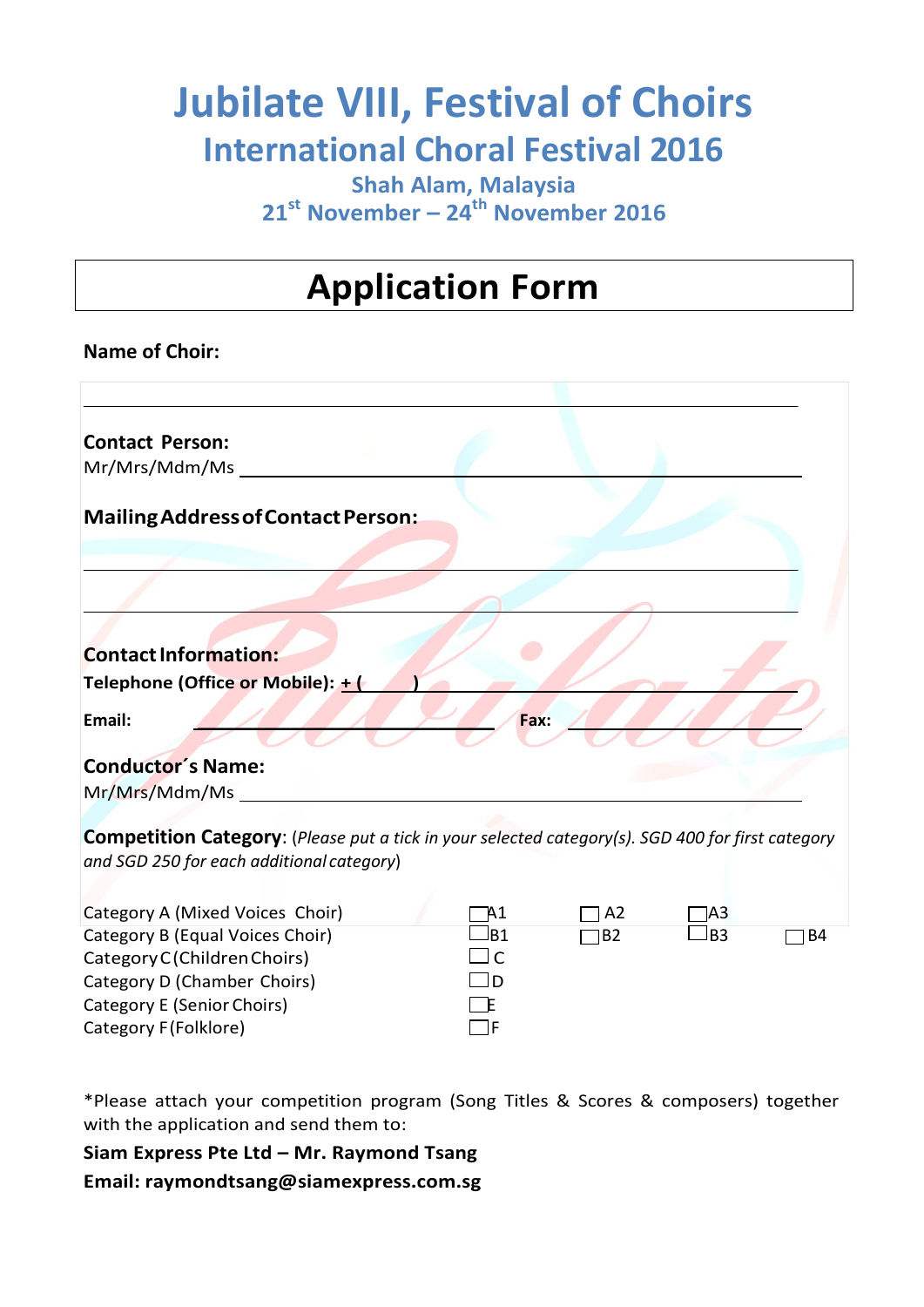### **No. of Participants:**

| <b>Singers</b> | <b>Teachers</b> | Conductors | <b>Others</b> | Total |
|----------------|-----------------|------------|---------------|-------|
|                |                 |            |               |       |
|                |                 |            |               |       |

### **Choice of Accommodation:**

*\*Please indicate the number of participants in staying at each accommodation*

| <b>Festival Venue Accommodation:</b>                                                                                                                  |                               |      | pax         |                                      |  |
|-------------------------------------------------------------------------------------------------------------------------------------------------------|-------------------------------|------|-------------|--------------------------------------|--|
| No. of rooms required:                                                                                                                                | <b>Single</b>                 | Twin |             | <b>Triple</b>                        |  |
| 3 * Hotel Accommodation:                                                                                                                              |                               |      | pax         |                                      |  |
| No. of rooms required:                                                                                                                                | Single                        | Twin |             | <b>Triple</b>                        |  |
| 4 * Hotel Accommodation:                                                                                                                              |                               |      | pax         |                                      |  |
| No. of rooms required:                                                                                                                                | <b>Single</b>                 |      | <b>Twin</b> | <b>Triple</b>                        |  |
| Please contact us if you need any additional services.                                                                                                |                               |      |             |                                      |  |
| <b>Early Bird Registration</b>                                                                                                                        |                               |      |             | Latest by 31st May 2016              |  |
| (Special rate of 50% discount from registration fee for each category)                                                                                |                               |      |             |                                      |  |
|                                                                                                                                                       |                               |      |             |                                      |  |
| Deadline for applications & payment of 50% deposit :                                                                                                  |                               |      |             | Latest by 31 <sup>st</sup> July 2016 |  |
| * The number of choirs in competition is limited and therefore participation is not automatically guaranteed.                                         |                               |      |             |                                      |  |
|                                                                                                                                                       |                               |      |             |                                      |  |
| Latest by 30 <sup>th</sup> September 2016<br>Name-list & rooming list must be submitted by<br>* Any amendment after date line penalty will be applied |                               |      |             |                                      |  |
|                                                                                                                                                       |                               |      |             |                                      |  |
| For payment by Telegram Transfer (TT) - payer should indicate "Jubilate 2016" and "Name of                                                            |                               |      |             |                                      |  |
| Choir" on the remittance advice for easy reference and tracking.                                                                                      |                               |      |             |                                      |  |
| TT bank details are:                                                                                                                                  |                               |      |             |                                      |  |
|                                                                                                                                                       |                               |      |             |                                      |  |
| <b>Beneficiary Account name:</b>                                                                                                                      | SIAM EXPRESS PTE LTD          |      |             |                                      |  |
| <b>Beneficiary Account No:</b>                                                                                                                        | $920 - 345 - 208 - 6$         |      |             |                                      |  |
| <b>Beneficiary Bank:</b>                                                                                                                              | UNITED OVERSEAS BANK LTD      |      |             |                                      |  |
| <b>Bank Address:</b>                                                                                                                                  | 230 Orchard Road #01-230      |      |             |                                      |  |
|                                                                                                                                                       | Faber House, Singapore 238854 |      |             |                                      |  |

SWIFT Code: UOVBSGSG

**Date**: **Signature:**